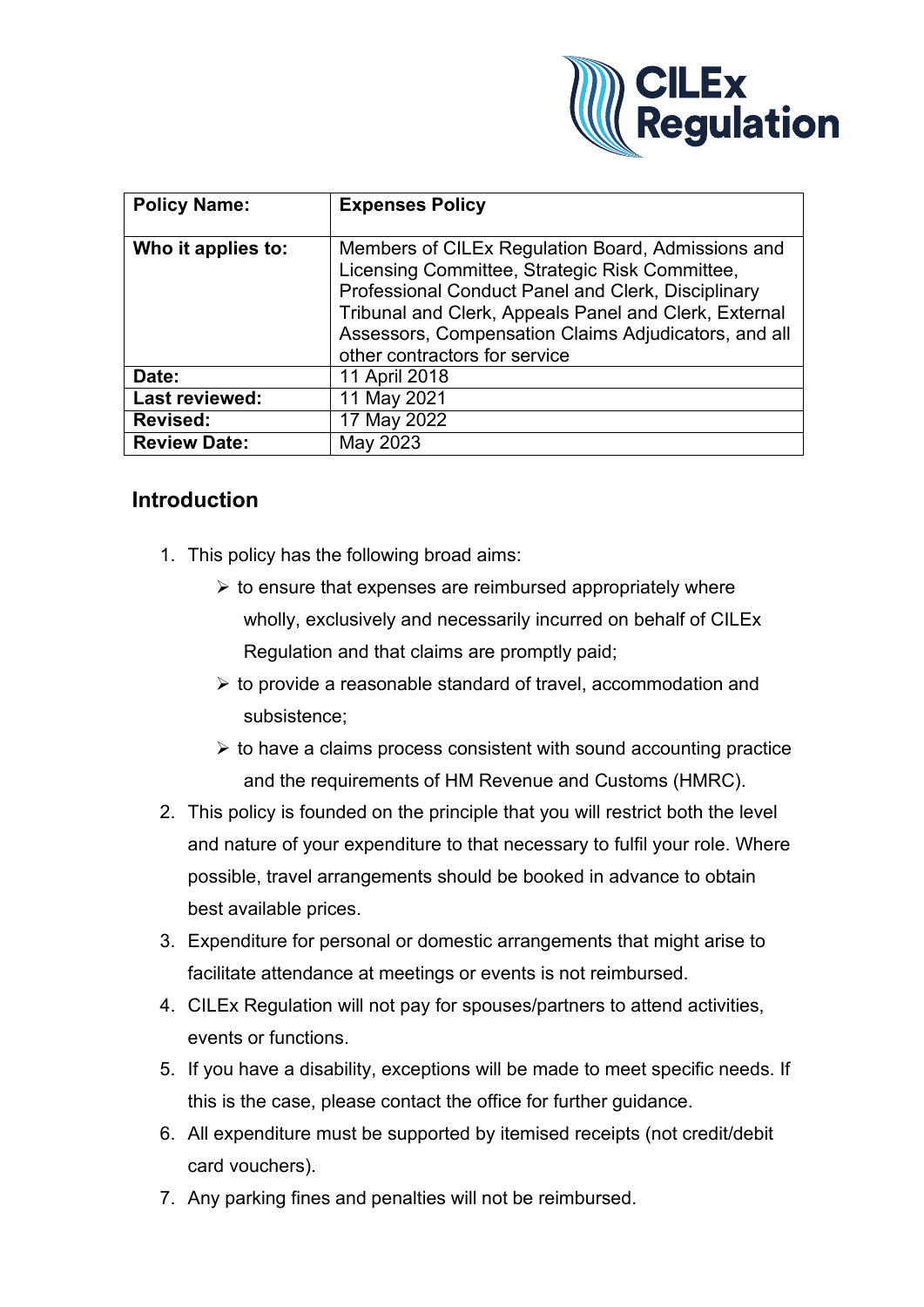

# **Travelling on business**

8. Travel arrangements should reflect the most economic mode of transport, except where this would involve unreasonable journey times or add costs by necessitating overnight stays.

## **Rail travel:**

- 9. Rail travel should be standard class. Reimbursement will be for rail fare between the most appropriate departure station and the location of the meeting or event.
- 10.Where possible (and where there is a cost saving) advance tickets should be pre-booked for specific journey times. Fully flexible tickets are usually more expensive and should only be purchased where there is a demonstrable need.
- 11.In exceptional circumstances first class rail travel may be booked if the first-class ticket cost is no more expensive than a standard class ticket, booked in advance of the event, for the same journey. Evidence of best value will be required at booking.

## **Air travel:**

- 12.Short haul air travel will be reimbursed for economy class or the equivalent fare. Air travel should only be used where the total door-todoor cost is cheaper than rail and road travel (such as a taxi or driving) or where there are other overriding considerations. Prior approval must be obtained.
- 13.There should be no need for long haul air travel but should an exceptional situation arise this should be economy class unless exceptional circumstances justify business class. Prior approval must be obtained from the Chair (or longest serving Lay Member if it relates to the Chair) and Chief Executive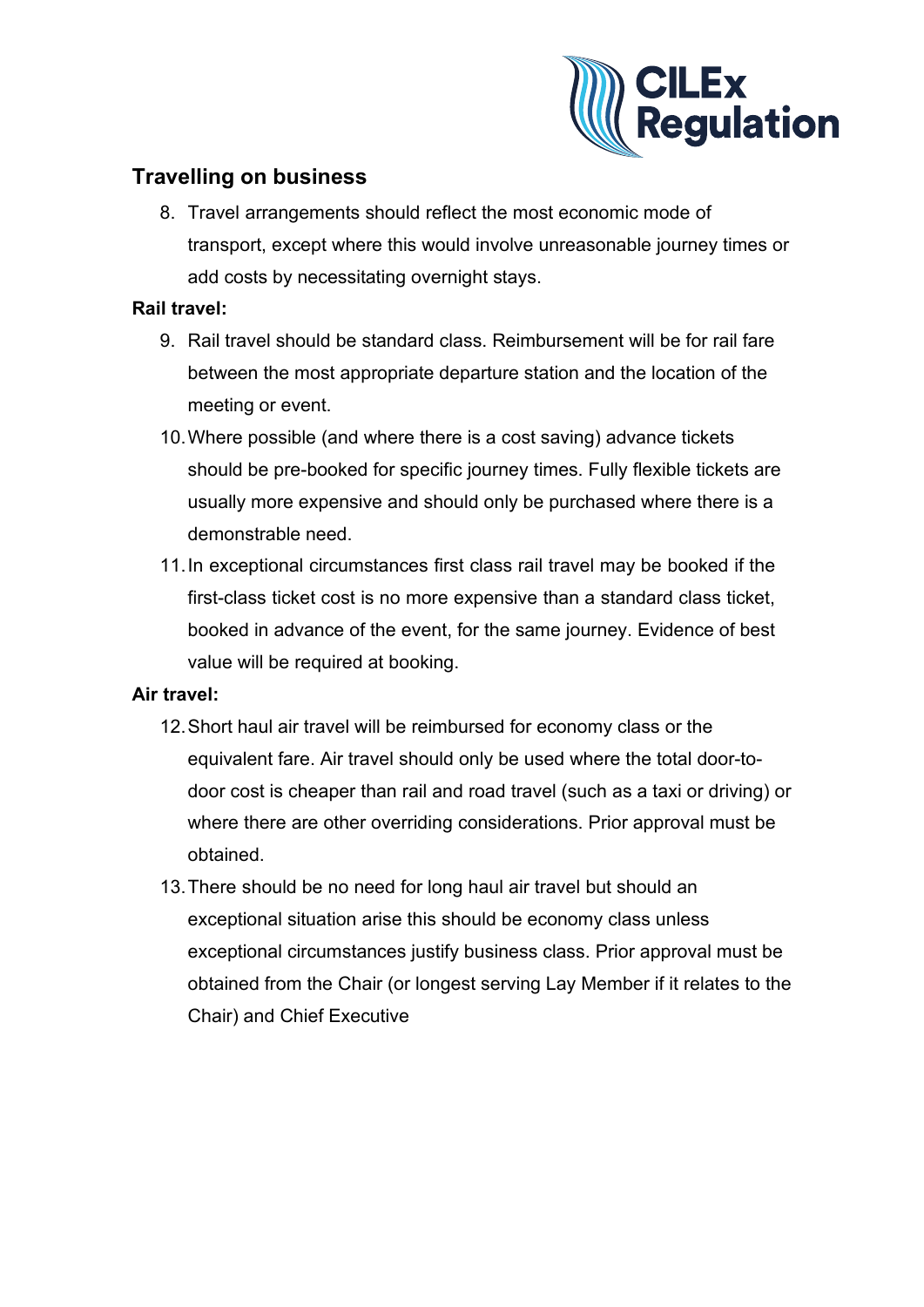

## **Road travel:**

- 14.Mileage allowance will be paid at the prevailing rates published from time to time by HMRC. For audit and tax purposes the start and finish points of the journey must be shown on the claim form along with the total number of miles claimed. Each mileage claim form must also reflect the cumulative total miles claimed within each tax year (6 April to 5 April).
- 15.CILEx Regulation will not accept liability for loss or damage to private vehicles used on business. The vehicle must be insured for business use prior to making the journey. Any additional insurance premium is not a claimable expense.
- 16.Car parking will be reimbursed.
- 17.Payment for hire of a car and associated costs for fuel and insurance will only be made when public transport is either not available or the total door-to-door cost is less than public transport or taxi. Prior approval must be given.

#### **Taxis:**

- 18.Taxi fares will be reimbursed for travel on business in the following circumstances:
	- $\triangleright$  carrying bulky/heavy files, equipment or luggage;
	- $\triangleright$  it is an awkward route by public transport;
	- $\triangleright$  it is essential, or otherwise cost effective, to go by taxi;
	- $\triangleright$  travelling late at night.
- 19.Please specify the start and finish points and the reason for your taxi journey on your claim and attach a taxi receipt. Taxi fares to restaurants and other locations that are not an essential part of committee, assessor or panel business will not be reimbursed.

## **Overnight accommodation:**

20.Requests for hotel accommodation must be made to the office. Please include details of the event/meeting and reason why an overnight stay is required. Hotel accommodation, including breakfast, is booked by the office using a preferred hospitality provider and paid for direct by CILEx Regulation. Reasonable personal requirements (such as dietary needs)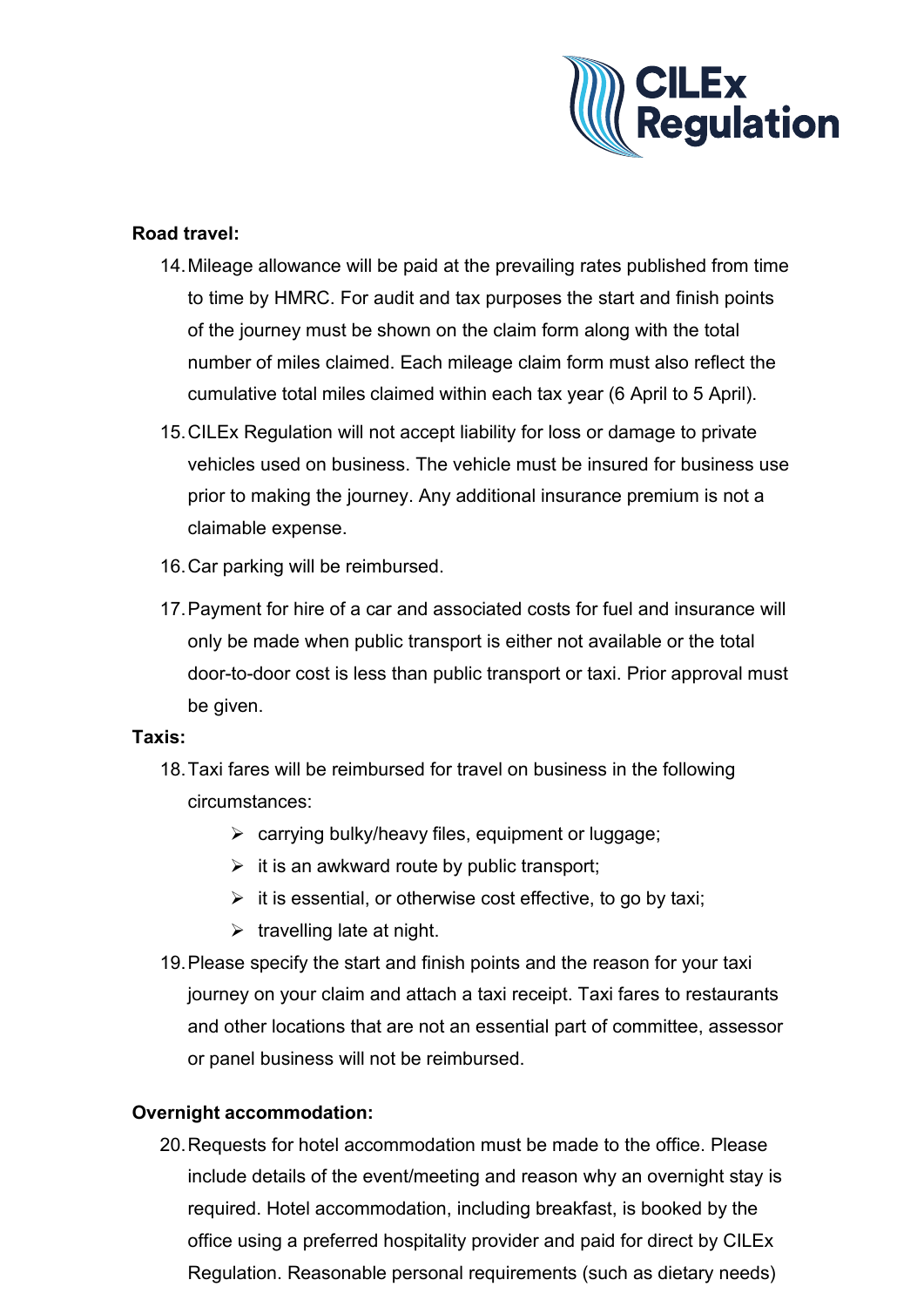

should be provided with the request. The cost of newspapers will not be reimbursed. Should you require dinner at the hotel you will need to make your own reservation, pay at check out and claim reimbursement with receipts.

- 21.Hotel accommodation will be arranged for the night before a meeting or event, where it would be impractical to arrive for the start of the meeting or event otherwise. This would usually be where it would be necessary to leave home before 7.00am or travel a distance further than 70 miles. Exceptions to the above require prior approval. Where an exception is requested due to travel routes and prevailing traffic conditions, this can be sought with reference to an individual, rather than on a meeting by meeting basis.
- 22.Hotel accommodation will only be booked where necessary to ensure arrival on time or otherwise where safety or welfare may be placed at risk, e.g. by having a long journey home late at night.
- 23.Hotel charges for internet usage will be reimbursed where incurred in the conduct of CILEx Regulation business.

## **Subsistence:**

- 24.The reasonable cost of meals and non-alcoholic drinks will be reimbursed.
- 25.If there is a business requirement for overnight accommodation, the reasonable cost of an evening meal including non-alcoholic drinks, will be reimbursed subject to a maximum of £30 inclusive of VAT and any room service charge. Room service charges should be avoided where possible. Alcoholic drinks will not be reimbursed.
- 26.The cost of breakfast can be claimed, up to a maximum of £5, when on business travel that requires you to be travelling before 7am, or for breakfast where overnight accommodation for the role has been agreed. This does not include travel to the office.
- 27.The cost of lunches purchased will be reimbursed, up to a maximum of £10, when travelling on business for a period of 5 hours or more in a single day.
- 28.Drinks and snacks outside allowed meals will not be reimbursed.
- 29.Reimbursement will be made on production of receipts.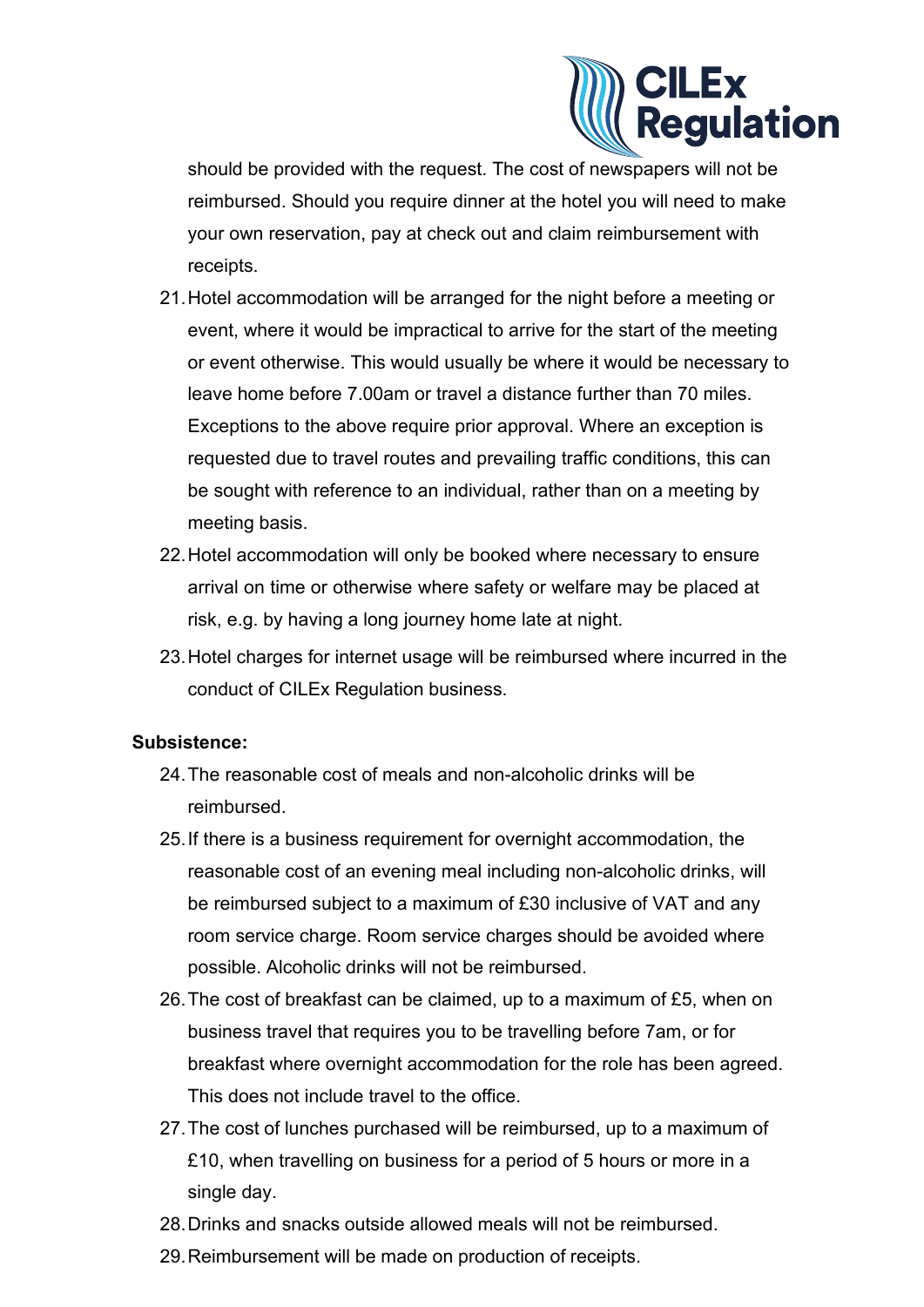

## **Cancellation of hearing or meeting:**

30.Where a hearing or meeting is cancelled at short notice and out of pocket expenditure has been committed to and is irrecoverable, CILEx Regulation will reimburse accordingly.

## **Procedure for claiming expenses**

- 31.All claims must be submitted on a prescribed claim form. Claims will be settled by BACs.
- 32.Claims must be submitted as soon as possible after the expense has been incurred. Only claims made within 30 days of the expense being incurred will be paid. In exceptional circumstances CILEx Regulation will pay a claim up to 90 days after the expense was incurred with prior consent. It is particularly important that claims are submitted promptly after the year-end date of 31 December to ensure that expenses are properly accounted for. All claims for December and prior must be received by the office by the end of the first working week in January.
- 33.Claims should clearly set out the title and dates of the meeting or event, and the location.
- 34.Electronic copies of the itemised original receipts are required for all expenditure and should be submitted via email with the relevant claim. If it is not possible to send receipts electronically, they must be mailed to the registered office address prior to payment of any claim. It is particularly important that detailed restaurant receipts are provided. Petrol receipts are not required for mileage claims.
- 35.Credit and debit card vouchers are not acceptable in place of itemised receipts. Please note that un-receipted expenditure will be deducted.
- 36.You will only be reimbursed for your own personal expenditure. Any costs incurred paying for others will not be reimbursed
- 37.This expense policy will cover most situations. However, it cannot cover every eventuality. CILEx Regulation will exercise reasonable discretion on exceptional items, within the spirit of the policy and subject to HMRC requirements. Such cases will be considered on a case-by-case basis, using the principle that no one should be out of pocket over reasonable expense incurred. Please seek prior agreement before incurring any